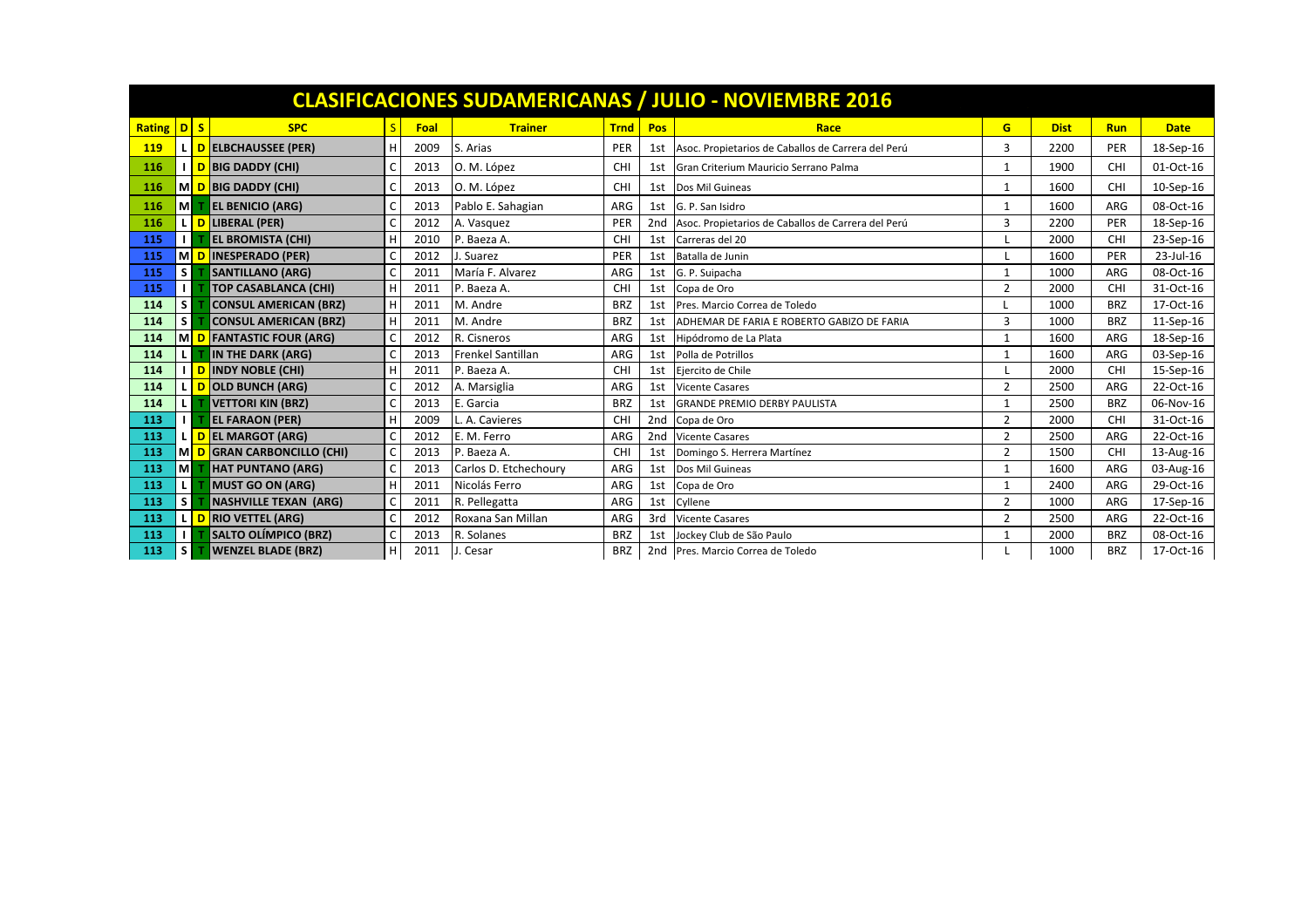| 112 | $\blacksquare$          | <b>EASY TO LOVE (BRZ)</b>    | $\mathsf{C}$ | 2013 | M. Andre                  | <b>BRZ</b> | 1st             | Ipiranga                                     | $\mathbf{1}$   | 1600 | <b>BRZ</b> | 07-Sep-16 |
|-----|-------------------------|------------------------------|--------------|------|---------------------------|------------|-----------------|----------------------------------------------|----------------|------|------------|-----------|
| 112 | $\mathbf{I}$            | <b>ESPIRITUALMENTE (PER)</b> | $\mathsf{C}$ | 2012 | J. Salas                  | PER        | 1st             | República de Chile                           | $N-G$          | 2000 | PER        | 11-Sep-16 |
| 112 | $\blacksquare$          | <b>FIDEDIGNO (ARG)</b>       | H            | 2011 | J.C.Batista               | <b>BRZ</b> | 1st             | João José e Jose Carlos de Figueiredo        | 3              | 1600 | <b>BRZ</b> | 11-Sep-16 |
| 112 |                         | I D FIRST AMOUR (BRZ)        | $\mathsf{C}$ | 2012 | A.B. Pereira              | <b>BRZ</b> | 1st             | Paraná                                       | $\overline{3}$ | 2000 | <b>BRZ</b> | 28-Aug-16 |
| 112 | L                       | <b>HANOMAAN (PER)</b>        | H            | 2011 | L.A. Olivares             | PER        | 1st             | Santorin                                     | 3              | 2600 | PER        | 07-Aug-16 |
| 112 | пI                      | D HARLAN'S BLUE (ARG)        | $\mathsf{C}$ | 2011 | J. Carlos Etchechoury (h) | ARG        | 1st             | Italia                                       | $\overline{2}$ | 2000 | ARG        | 30-Sep-16 |
| 112 | $\mathbf{I}$            | <b>HE RUNS AWAY (ARG)</b>    | C            | 2013 | Gustavo E. Romero         | ARG        | 1st             | G. P. Jockey Club                            | $1\,$          | 2000 | ARG        | 08-Oct-16 |
| 112 |                         | I D KEANE (ARG)              | C            | 2012 | A. Gaitan Dassie          | ARG        | 1st             | <b>OSAF</b>                                  | 3              | 2200 | ARG        | 18-Oct-16 |
| 112 | $\blacksquare$          | <b>KOLLER (ARG)</b>          | H            | 2010 | P. Nickel Filho           | ARG        | 1st             | 9 de Julio                                   | $\overline{2}$ | 1600 | ARG        | 10-Jul-16 |
| 112 | $\mathbf{I}$            | <b>MARATON (BRZ)</b>         | $\mathsf{C}$ | 2013 | V. Fornasaro              | <b>BRZ</b> | 2nd             | Jockey Club de São Paulo                     | $\mathbf 1$    | 2000 | <b>BRZ</b> | 08-Oct-16 |
| 112 | $\overline{\mathsf{M}}$ | <b>MARATON (BRZ)</b>         | $\mathsf{C}$ | 2013 | V. Fornasaro              | <b>BRZ</b> | 1st             | João Adhemar de Almeirda Prado               | $\mathbf{1}$   | 1600 | <b>BRZ</b> | 06-Aug-16 |
| 112 | $\overline{\mathsf{M}}$ | <b>MET DAY (ARG)</b>         | H            | 2009 | J. L. Palacios            | ARG        | 1st             | Ecuador                                      | $\overline{2}$ | 1600 | ARG        | 02-Sep-16 |
| 112 | $\overline{\mathsf{M}}$ | <b>MET DAY (ARG)</b>         | H            | 2009 | J. L. Palacios            | ARG        | 1st             | Rep. Federativa del Brasil                   | 3              | 1400 | ARG        | 15-Aug-16 |
| 112 | $\mathbf{I}$            | <b>PORTO FINO (CHI)</b>      | H            | 2011 | P. Baeza A.               | CHI        | 1st             | Invierno Sergio del Sante M.                 | 3              | 2000 | CHI        | 22-Jul-16 |
| 112 | $\mathsf{L}$            | D SALTO DEL PRINCIPE (CHI)   | H            | 2011 | P. Baeza A.               | CHI        | 1st             | Pedro del Rio Talavera                       | 3              | 2200 | CHI        | 16-Jul-16 |
| 112 |                         | M D TUMBLE TOWN (CHI)        | H            | 2011 | J. M. Alvarez             | <b>CHI</b> | 1st             | Fernando Moller Bordeu                       | $\overline{2}$ | 1600 | CHI        | 04-Aug-16 |
| 111 | Iм                      | ADMIRAL (CHI)                | C            | 2013 | G. Aguirre                | CHI        | 1st             | Polla de Potrillos                           | $\mathbf 1$    | 1700 | CHI        | 31-Jul-16 |
| 111 | $\overline{L}$          | ASI ES NO MAS (CHI)          | $\mathsf{C}$ | 2013 | P. Baeza A.               | <b>CHI</b> | 2 <sub>nd</sub> | El Ensayo - Mega                             | $\mathbf{1}$   | 2400 | CHI        | 31-Oct-16 |
| 111 | $\overline{\mathsf{L}}$ | <b>BESITOS (ARG)</b>         | C            | 2012 | R. Pellegatta             | ARG        | 1st             | Gral San Martín                              | $\mathbf 1$    | 2400 | ARG        | 09-Sep-16 |
| 111 | $\mathbf{L}$            | <b>BESITOS (ARG)</b>         | $\mathsf{C}$ | 2012 | R. Pellegatta             | ARG        | 1st             | Comparación                                  | $\overline{2}$ | 2400 | ARG        | 15-Aug-16 |
| 111 | $\mathbf{I}$            | <b>BRILLO DE SOL (CHI)</b>   | $\mathsf{C}$ | 2013 | P. Baeza A.               | CHI        | 1st             | Nacional Ricardo Lyon                        | $\mathbf 1$    | 2000 | CHI        | 25-Sep-16 |
| 111 | $\boxed{\mathsf{L}}$    | <b>COLOR ROSA (CHI)</b>      | F            | 2013 | J. I. Meyer               | <b>CHI</b> | 1st             | El Ensayo - Mega                             | $\mathbf 1$    | 2400 | CHI        | 31-Oct-16 |
| 111 | <b>M</b>                | <b>CUT START (ARG)</b>       | $\mathsf{C}$ | 2012 | Gustavo E. Romero         | ARG        | 2nd             | Ecuador                                      | $\overline{2}$ | 1600 | ARG        | 02-Sep-16 |
| 111 | $\mathbf{L}$            | <b>DONA BRUJA (ARG)</b>      |              | 2012 | Agustín Pavlovsky         | ARG        | 1st             | Los Haras                                    | $\overline{2}$ | 2000 | ARG        | 23-Oct-16 |
| 111 | $\Box$                  | <b>EL SHAKLAN (BRZ)</b>      | C            | 2013 | Ad. Menegolo              | <b>BRZ</b> | 1st             | Linneo de Paula Machado                      | $\mathbf{1}$   | 2000 | <b>BRZ</b> | 16-Oct-16 |
| 111 | $\mathbf{L}$            | <b>FRISSON (BRZ)</b>         | H            | 2011 | <b>Emerson Garcia</b>     | <b>BRZ</b> | 1st             | Copa ABCPCC Classica Matias Machline         | $\mathbf{1}$   | 2000 | <b>BRZ</b> | 06-Aug-16 |
| 111 |                         | L D GHANDI DI JOB (BRZ)      | $\mathsf{C}$ | 2013 | J. Firpo                  | URU        | 1st             | Nacional                                     | URU G1         | 2500 | ARG        | 05-Nov-16 |
| 111 | $\vert$ S               | <b>HIGH HOURS (BRZ)</b>      | H            | 2011 | M. Decki                  | <b>BRZ</b> | 2nd             | Copa ABCPCC Velocidade Mario Belmonte Moglia | 3              | 1000 | <b>BRZ</b> | 06-Aug-16 |
| 111 |                         | S D HIPOCRATES (PER)         | H            | 2010 | D. Valdivia               | PER        | 1st             | Rep. Federativa de Brasil                    | $N-G$          | 1000 | PER        | 03-Sep-16 |
| 111 |                         | L D HURACAN AMERICO (USA)    | $\mathsf{C}$ | 2014 | A. Morales                | PER        | 1st             | <b>Derby Nacional</b>                        | $\mathbf 1$    | 2400 | PER        | 06-Nov-16 |
| 111 | IмI                     | KIWI GREEN SUITE (BRZ)       | $\mathsf{C}$ | 2013 | A.F.Barbosa               | <b>BRZ</b> | 2nd             | Ipiranga                                     | $\mathbf 1$    | 1600 | <b>BRZ</b> | 07-Sep-16 |
| 111 | 1                       | <b>KODIAK BOY (PER)</b>      | H            | 2011 | J. Suarez                 | PER        | 2nd             | Santorin                                     | $\overline{3}$ | 2600 | PER        | 07-Aug-16 |
| 111 | $\overline{\mathsf{L}}$ | <b>LAFITTE PINCAY (BRZ)</b>  | $\mathsf{C}$ | 2012 | Eduardo Garcia            | <b>BRZ</b> | 2nd             | Enio Buffolo                                 | 3              | 2400 | <b>BRZ</b> | 08-Oct-16 |
| 111 |                         | M D LE KEN (ARG)             | $\mathsf{C}$ | 2013 | A. Gaitan Dassie          | ARG        | 1st             | Miguel Cané                                  | $\overline{2}$ | 1600 | ARG        | 06-Aug-16 |
| 111 |                         | M D LOLO FOREVER (USA)       | H            | 2010 | A. Morales                | PER        | 1st             | Juan Magot Rosello                           | L              | 1600 | PER        | 18-Sep-16 |
| 111 | - 1 I                   | D PERFECTO JUEZ (ARG)        | $\mathsf{C}$ | 2013 | Pedro O. Armada           | ARG        | 1st             | G. P. Pcia. de Bs. As.                       | $\mathbf 1$    | 2200 | ARG        | 16-Oct-16 |
| 111 | $\boxed{\mathsf{L}}$    | QUIZ KID (ARG)               | C            | 2011 | J. S. Maldotti            | ARG        | 1st             | Progreso                                     | 3              | 2400 | ARG        | 25-Sep-16 |
| 111 |                         | L D REY DEL ROCK (CHI)       | $\mathsf{C}$ | 2012 | A. Padovani E.            | <b>CHI</b> | 2nd             | Pedro del Rio Talavera                       | 3              | 2200 | CHI        | 16-Jul-16 |
| 111 |                         | L D STREET LOLO (ARG)        | $\mathsf{C}$ | 2012 | A. Morales                | ARG        | 1st             | PRESIDENTE DE LA REPUBLICA                   | $\overline{2}$ | 2400 | PER        | 23-Oct-16 |
| 111 | $\vert s \vert$         | <b>TULTRA URBANO (ARG)</b>   | $\mathsf{C}$ | 2013 | Juan C. Cima              | ARG        |                 | 1st Propietarios                             | L              | 1000 | ARG        | 13-Aug-16 |